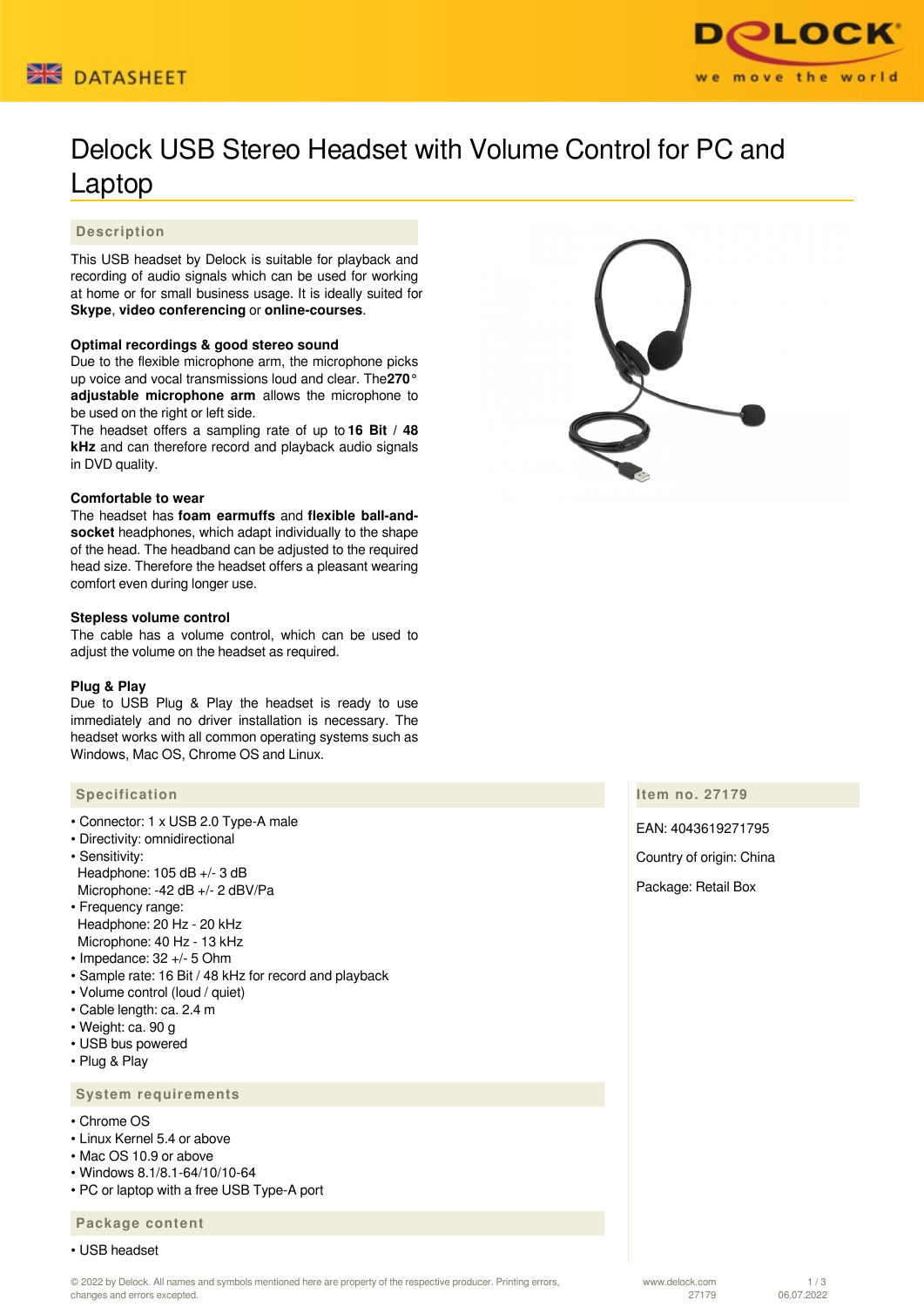

**DOLOCK** we move the world

- Windscreen
- User manual

# **Images**